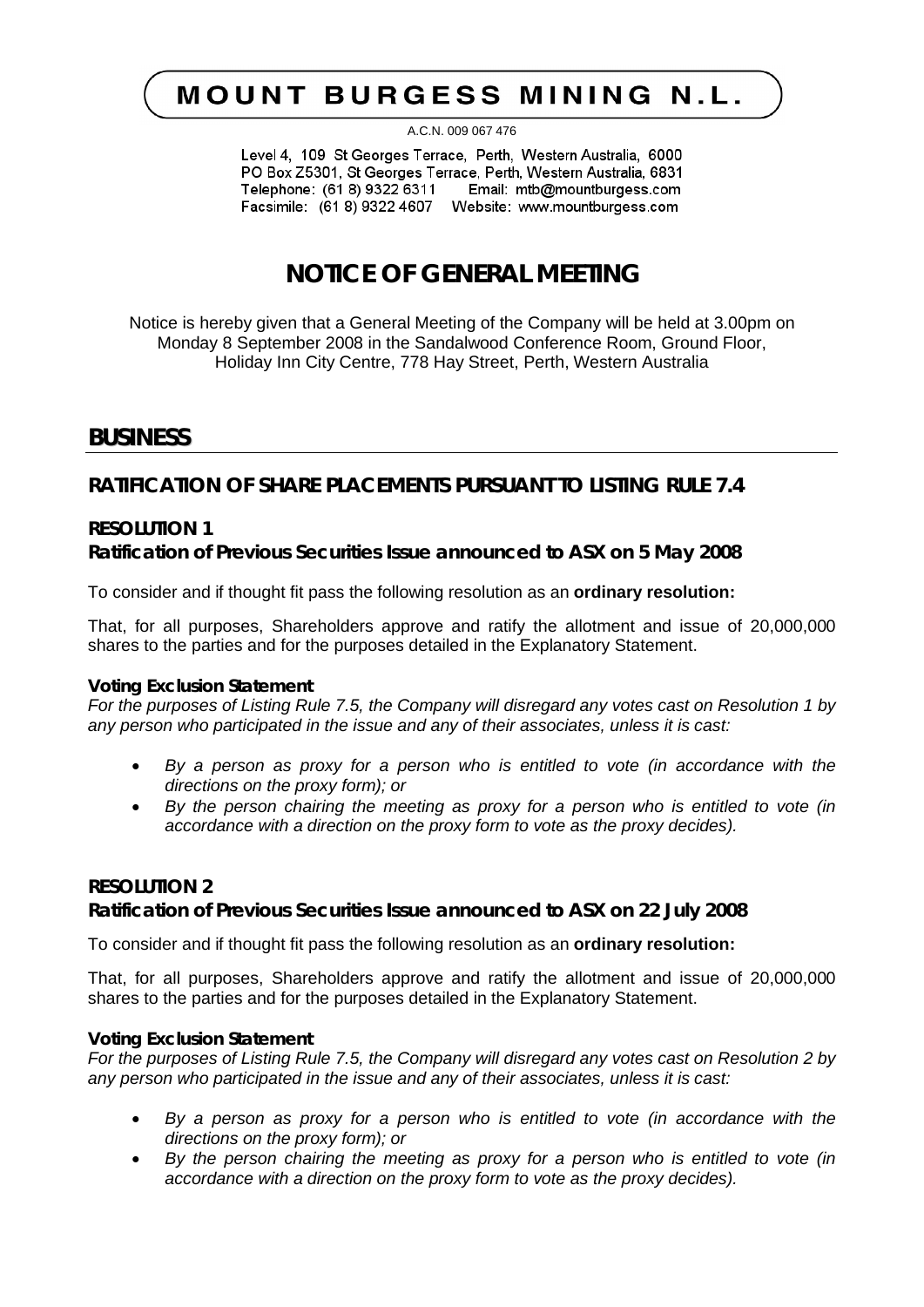### **Explanatory Statement**

The accompanying Explanatory Statement forms part of this Notice of General Meeting and should be read in conjunction with it.

### **Proxies**

Please note that:

- (a) a Shareholder entitled to attend and vote at the General Meeting is entitled to appoint a proxy;
- (b) a proxy need not be a member of the Company
- (c) a Shareholder may appoint a body corporate or an individual as its proxy;
- (d) a body corporate appointed as a Shareholder's proxy may appoint an individual as its representative to exercise any of the powers that the body may exercise as the Shareholder's proxy; and
- (e) Shareholders entitled to cast two or more votes may appoint two proxies and may specify the proportion of number of votes each proxy is appointed to exercise, but where the proportion or number is not specified, each proxy may exercise half of the votes.

The enclosed proxy form provides further details on appointing proxies and lodging proxy forms. If a shareholder appoints a body corporate as its proxy and the body corporate wishes to appoint an individual as its representative, a certificate of appointment of corporate representative should be completed and lodged in the manner specified below.

The Proxy Form (and any Power of Attorney under which it is signed) must be sent or delivered, or sent by facsimile to either the Company's Registered Office - Level 4, 109 St Georges Terrace, Perth, Western Australia, 6000 (Facsimile: ++ 61 8 9322 4607), or the offices of Advanced Share Registry Services - 150 Stirling Highway, Nedlands, Western Australia 6009. Please note that all Proxy Forms must be received at either of the above addresses not later than 48 hours before the commencement of the meeting i.e. 3.00p.m. on 6 September W.S.T. Any Proxy Form received after that time will not be valid for the scheduled meeting.

### **Entitlement to vote**

The Board has determined that for the purpose of determining entitlements to attend and vote at the meeting, shares will be taken to be held by the persons who are the registered holders at 3.00pm (WST) on 4 September 2008. Accordingly, share transfers registered after that time will be disregarded in determining entitlements to attend and vote at the meeting.

### **Corporate Representative**

Any corporate Shareholder who has appointed a person to act as its corporate representative at the General Meeting should provide that person with a certificate or letter executed in accordance with the Corporations Act authorising him or her to act as that company's representative. The authority may be sent to the Company or its share registry in advance of the General Meeting or handed in at the General Meeting when registering as a corporate representative.

By Order of the Board of Directors

Jan Fowerk

**Company Secretary** Mount Burgess Mining N.L. 6 August 2008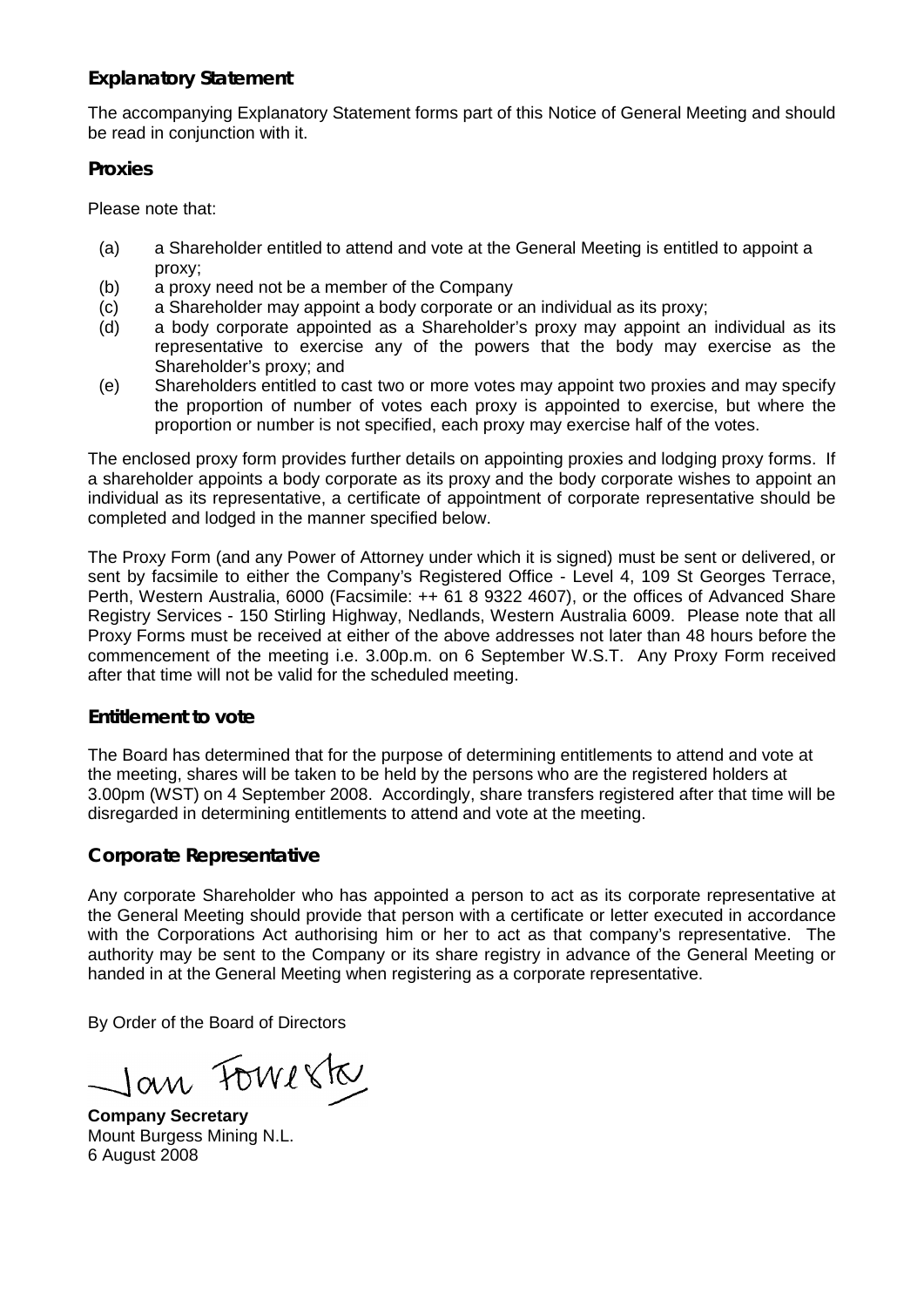### **EXPLANATORY STATEMENT**

This Explanatory Statement is provided to the shareholders of Mount Burgess Mining N.L. pursuant to and in satisfaction of the Listing Rules. This Explanatory Statement is intended to be read in conjunction with the Notice of Meeting.

### **RESOLUTION 1**

**Ratification of Previous Securities Issues** 

Listing Rule 7.1 imposes a limit on the number of equity securities (eg shares or options to subscribe for shares) which a company can issue without shareholder approval. In general terms the limit is that a company may not, without shareholder approval issue in any 12 month period, equity securities which are more than 15% of:

The number of fully paid ordinary shares on issue 12 months before the issue plus

The number of fully paid ordinary shares issued in that 12 months under an exception contained in Listing Rule 7.2 or with Shareholder approval.

Equity securities which are issued under an exception contained in Listing Rule 7.2 or with Shareholder approval do not reduce the number of shares that may be issued by the Company under Listing Rule 7.1

Shareholder approval can be obtained either before or after the equity securities are issued.

Listing Rule 7.4 states that an issue by a company of equity securities made without approval under Listing Rule 7.1 is treated as having been made with approval for the purpose of Listing Rule 7.1 if the issue did not breach Listing Rule 7.1 when made and the company's members subsequently approve it.

Under Resolution 1 the Company seeks approval from Shareholders for, and ratification of, the previous issue of equity securities as set out below and confirms that the issue did not breach the Company's 15% placement capacity at that time. Pursuant to Listing Rule 7.5 the Company provides the following information.

| <b>Resolution 1</b>                                                                |                    |                      |  |
|------------------------------------------------------------------------------------|--------------------|----------------------|--|
| Ratification of Issue of Fully Paid Ordinary Shares announced to ASX on 5 May 2008 |                    |                      |  |
| <b>Allottee</b>                                                                    | <b>Issue Price</b> | <b>No. of Shares</b> |  |
| <b>Albert Murray Surtees</b>                                                       | 3.5 cents          | 200,000              |  |
| <b>Carter Capital Ltd</b>                                                          | 3.5 cents          | 600,000              |  |
| Cen Pty Ltd                                                                        | 3.5 cents          | 500,000              |  |
| <b>Citicorp Nominees</b>                                                           | 3.5 cents          | 2,700,000            |  |
| George Puli                                                                        | 3.5 cents          | 50,000               |  |
| <b>Holdex Nominees Pty Ltd</b>                                                     | 3.5 cents          | 1,000,000            |  |
| <b>Janet Winifred Barlow</b>                                                       | 3.5 cents          | 500,000              |  |
| Lomann Development Corporation                                                     | 3.5 cents          | 1,000,000            |  |
| <b>MacCauley Family Trust</b>                                                      | 3.5 cents          | 500,000              |  |
| Michael Damian Murphy                                                              | 3.5 cents          | 500,000              |  |
| <b>Running Water Limited</b>                                                       | 3.5 cents          | 1,000,000            |  |
| Strata Drilling WA Pty Ltd                                                         | 3.5 cents          | 2,000,000            |  |
| <b>State One Nominees Pty Ltd</b>                                                  | 3.5 cents          | 9,450,000            |  |
| <b>TOTAL ISSUE</b>                                                                 |                    | 20,000,000           |  |

*\*None of the allottees named above were related parties at the time of this issue.*

Shares issued from this placement rank parri passu with existing shares.

The Company is applying funds raised in the above placement towards working capital, metallurgical test work, surveying, geophysical surveys, geochemical sampling and drilling etc at both its Kihabe Base Metals Project in Botswana and the Tsumkwe Diamond and Base Metal Project in Namibia.

The Board believes that the ratification of this issue is beneficial for the Company. The Board recommends Shareholders vote in favour of Resolution 1 as it allows the Company to ratify the above issue of Shares and retain the flexibility to issue the maximum number of equity securities permitted under Listing Rule 7.1 without shareholder approval.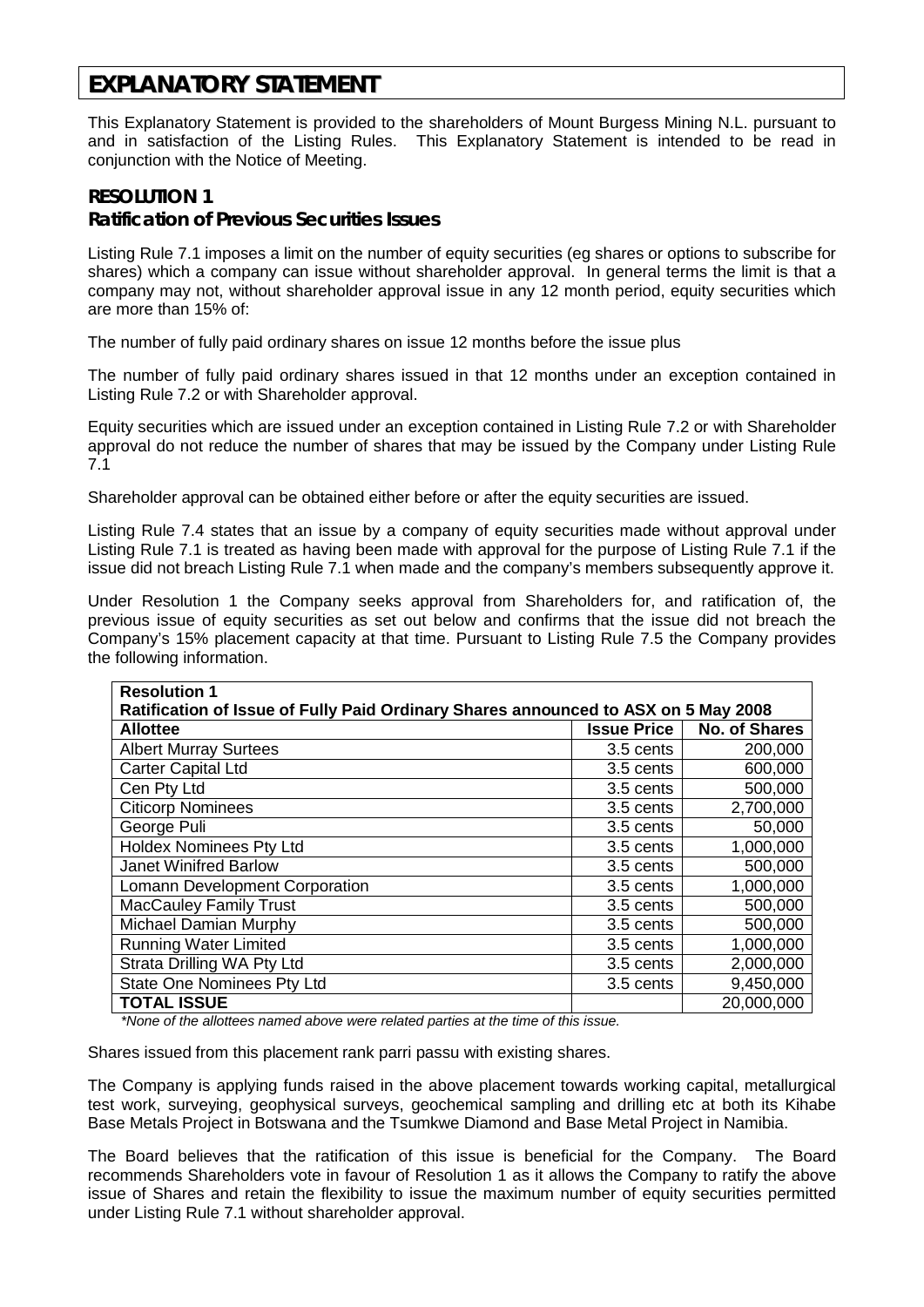### **RESOLUTION 2 Ratification of Previous Securities Issues**

Listing Rule 7.1 imposes a limit on the number of equity securities (eg shares or options to subscribe for shares) which a company can issue without shareholder approval. In general terms the limit is that a company may not, without shareholder approval issue in any 12 month period, equity securities which are more than 15% of:

The number of fully paid ordinary shares on issue 12 months before the issue plus

The number of fully paid ordinary shares issued in that 12 months under an exception contained in Listing Rule 7.2 or with Shareholder approval.

Equity securities which are issued under an exception contained in Listing Rule 7.2 or with Shareholder approval do not reduce the number of shares that may be issued by the Company under Listing Rule 7.1

Shareholder approval can be obtained either before or after the equity securities are issued.

Listing Rule 7.4 states that an issue by a company of equity securities made without approval under Listing Rule 7.1 is treated as having been made with approval for the purpose of Listing Rule 7.1 if the issue did not breach Listing Rule 7.1 when made and the company's members subsequently approve it.

Under Resolution 2 the Company seeks approval from Shareholders for, and ratification of, the previous issue of equity securities as set out below and confirms that the issue did not breach the Company's 15% placement capacity at that time. Pursuant to Listing Rule 7.5 the Company provides the following information.

| <b>Resolution 2</b>                                                                  |                    |                      |  |
|--------------------------------------------------------------------------------------|--------------------|----------------------|--|
| Ratification of Issue of Fully Paid Ordinary Shares announced to ASX on 22 July 2008 |                    |                      |  |
| <b>Allottee</b>                                                                      | <b>Issue Price</b> | <b>No. of Shares</b> |  |
| Alan Geoffery Stevens & Helen Margaret Stevens (Super A/C)                           | 2.2 cents          | 775,000              |  |
| <b>AMC Ltd</b>                                                                       | 2.2 cents          | 600,000              |  |
| Beaugemma Pty Ltd                                                                    | 2.2 cents          | 2,275,000            |  |
| Bevis Michael Leigh Coulson                                                          | 2.2 cents          | 910,000              |  |
| <b>Carter Capital Ltd</b>                                                            | 2.2 cents          | 535,000              |  |
| Cen Pty Ltd                                                                          | 2.2 cents          | 570,000              |  |
| <b>Citigroup Nominees Pty Limited</b>                                                | 2.2 cents          | 5,405,000            |  |
| <b>Giles Rodney Dale</b>                                                             | 2.2 cents          | 455,000              |  |
| <b>Running Water Limited</b>                                                         | 2.2 cents          | 680,000              |  |
| Mr J J and Mrs J R Moore (Private Super Fund A/C)                                    | 2.2 cents          | 250,000              |  |
| Peters Super Fund A/C                                                                | 2.2 cents          | 1,135,000            |  |
| Poseidon Geopyhsics (Pty) Ltd                                                        | 2.2 cents          | 2,275,000            |  |
| <b>Reginald Keene</b>                                                                | 2.2 cents          | 1,135,000            |  |
| Strata Drilling WA Pty Ltd                                                           | 2.2 cents          | 3,000,000            |  |
| <b>TOTAL ISSUE</b>                                                                   |                    | 20,000,000           |  |

*\*None of the allottees named above are related parties.*

Shares issued from this placement rank parri passu with existing shares.

The Company is applying funds raised in the above placement towards working capital, metallurgical test work, surveying, geophysical surveys, geochemical sampling and drilling etc at both its Kihabe Base Metals Project in Botswana and the Tsumkwe Diamond and Base Metal Project in Namibia.

The Board believes that the ratification of this issue is beneficial for the Company. The Board recommends Shareholders vote in favour of Resolution 2 as it allows the Company to ratify the above issue of Shares and retain the flexibility to issue the maximum number of equity securities permitted under Listing Rule 7.1 without shareholder approval.

\_\_\_\_\_\_\_\_\_\_\_\_\_\_\_\_\_\_\_\_\_\_\_\_\_\_\_\_\_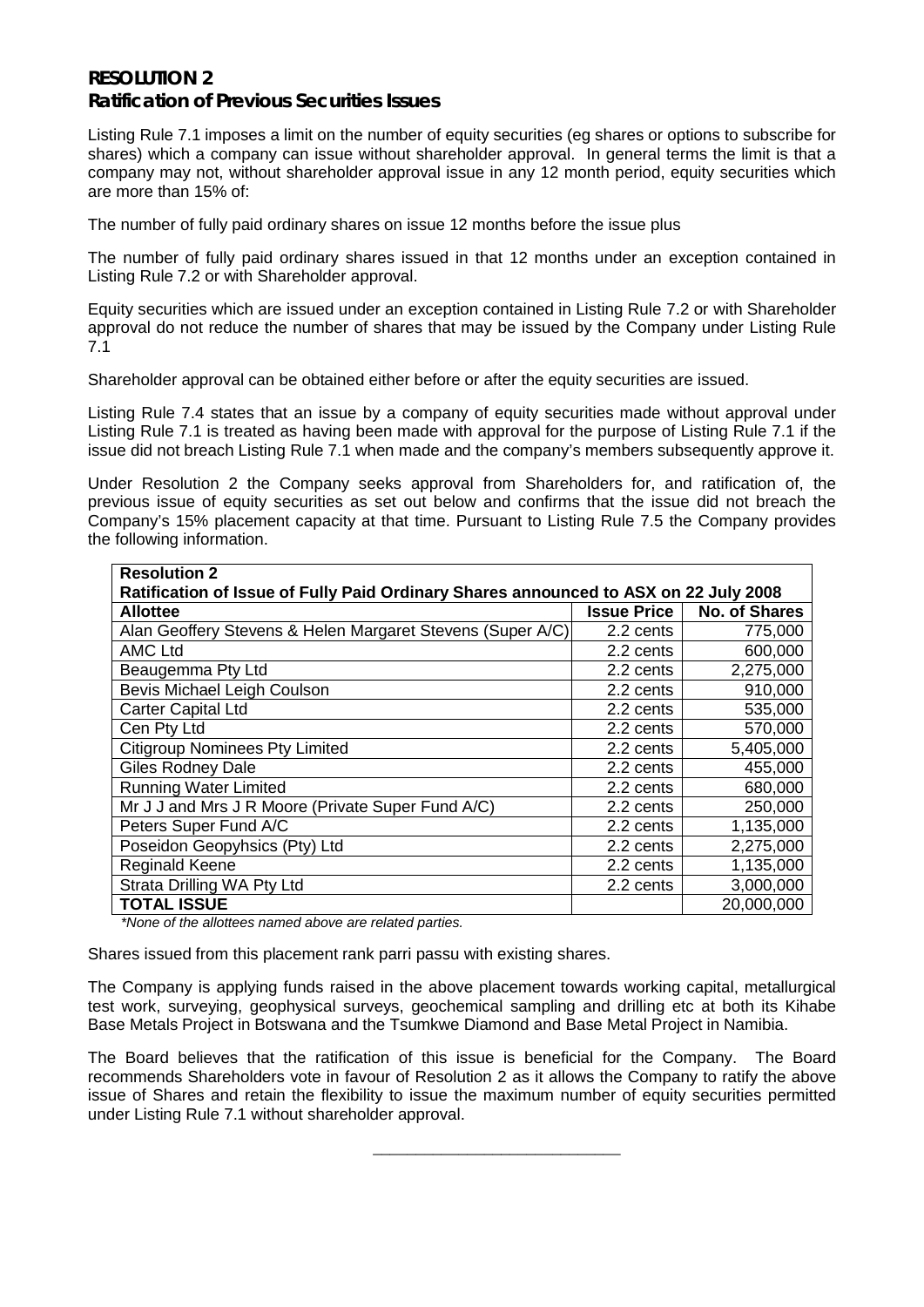# **MOUNT BURGESS MINING N.L.**

A.C.N. 009 067 476

## **APPOINTMENT OF PROXY**

#### **PLEASE RETURN TO:**

Company Secretary c/o Advanced Share Registry Services  $PO$  Box 1156 Nedlands 6909 Western Australia OR 150 Stirling Highway Nedlands 6009 Western Australia

**OR**

I/We \_\_\_\_\_\_\_\_\_\_\_\_\_\_\_\_\_\_\_\_\_\_\_\_\_\_\_\_\_\_\_\_\_\_\_\_\_\_\_\_\_\_\_\_\_\_\_\_\_\_\_\_\_\_\_\_\_\_\_\_\_\_\_\_\_\_\_\_\_\_\_\_\_\_\_\_\_\_\_\_\_\_ (name)

of \_\_\_\_\_\_\_\_\_\_\_\_\_\_\_\_\_\_\_\_\_\_\_\_\_\_\_\_\_\_\_\_\_\_\_\_\_\_\_\_\_\_\_\_\_\_\_\_\_\_\_\_\_\_\_\_\_\_\_\_\_\_\_\_\_\_\_\_\_\_\_\_\_\_\_\_\_\_\_\_\_\_ (address)

being a Shareholder/s of Mount Burgess Mining N.L. and entitled to attend and vote hereby appoint the following proxy/proxies to attend and act on my/our behalf and to vote in accordance with my/our directions at the General Meeting of Mount Burgess Mining N.L. to be held in the Sandalwood Conference Room, First Floor, Holiday Inn City Centre, 788 Hay Street Perth, Western Australia at 3.00pm WST on Monday 8 September 2008 and at any adjournment of that meeting.

**The Chairman of the meeting**

#### **IMPORTANT:**

If the Chairman of the meeting is your proxy, or if appointed your proxy by default and you do not wish to direct him/her how to vote on any of these resolutions, you must mark this box with an "X". By marking this box, you acknowledge that the Chairman of the meeting may exercise your proxy on those resolutions (for which you have not given a direction) even if he/she has an interest in the outcome of the resolution and that votes cast by him/her other than as proxy holder, will be disregarded because of that interest. If you do not mark this box, and you have not directed your proxy how to vote on any of these resolutions, the Chairman of the meeting will not cast your votes on the resolutions (for which you have not given a direction) on a show of hands or on a poll. The Chairman of the meeting intends to vote undirected proxies in favour of each resolution

| If the person you are appointing as your proxy is someone other than the Chairman of the meeting: |  |
|---------------------------------------------------------------------------------------------------|--|
| Write the name of that person in the box below.                                                   |  |

| Write the name of that person in the box below.                                                                                                     | $\%$ |     | You must specify the % of your votes that you<br>authorise your proxy to exercise if:        |
|-----------------------------------------------------------------------------------------------------------------------------------------------------|------|-----|----------------------------------------------------------------------------------------------|
| If you hold 2 or more Shares in Mount Burgess Mining N.L., you may appoint a second proxy:<br>Write the name of your second proxy in the box below. |      | (a) | You have only appointed 1 proxy and do<br>not want him/her to exercise all your votes;<br>Οl |
|                                                                                                                                                     | $\%$ | (b) | You have appointed 2 proxies under this<br>proxy form.                                       |

If you do not name a proxy or your named proxy fails to attend the meeting, the Chairman of the meeting will be appointed as your proxy to attend and act on your behalf and to vote in accordance with the following directions at the General Meeting of Mount Burgess Mining N.L. to be held in the Sandalwood Conference Room, First Floor, Holiday Inn City Centre, 778 Hay Street, Perth, Western Australia at 3.00pm WST on Monday 8 September 2008 and at any adjournment of that meeting.

**Voting directions to your proxy** – Please mark only one of the boxes with an "X" for each resolution to indicate your directions.

#### **Ordinary Business**

| <b>PRODUCED</b> PUBLICSS                                    |     |         |         |
|-------------------------------------------------------------|-----|---------|---------|
|                                                             | For | Against | Abstain |
| 1. Ratification of Previous Securities Issue – 5 May 2008   |     |         |         |
| 2. Ratification of Previous Securities Issue – 22 July 2008 |     |         |         |

**\* If you mark the "Abstain" box with an 'x' for a particular resolution, you are directing your proxy not to vote on your behalf on a show of hands or on a poll.** 

#### **PLEASE SIGN HERE: This section** *must* **be signed in accordance with the instructions overleaf.**

**Individual or Shareholder 1 Shareholder 2 Shareholder 3**

**Sole Company Secretary**

**Sole Director and Director Director/Company Secretary**